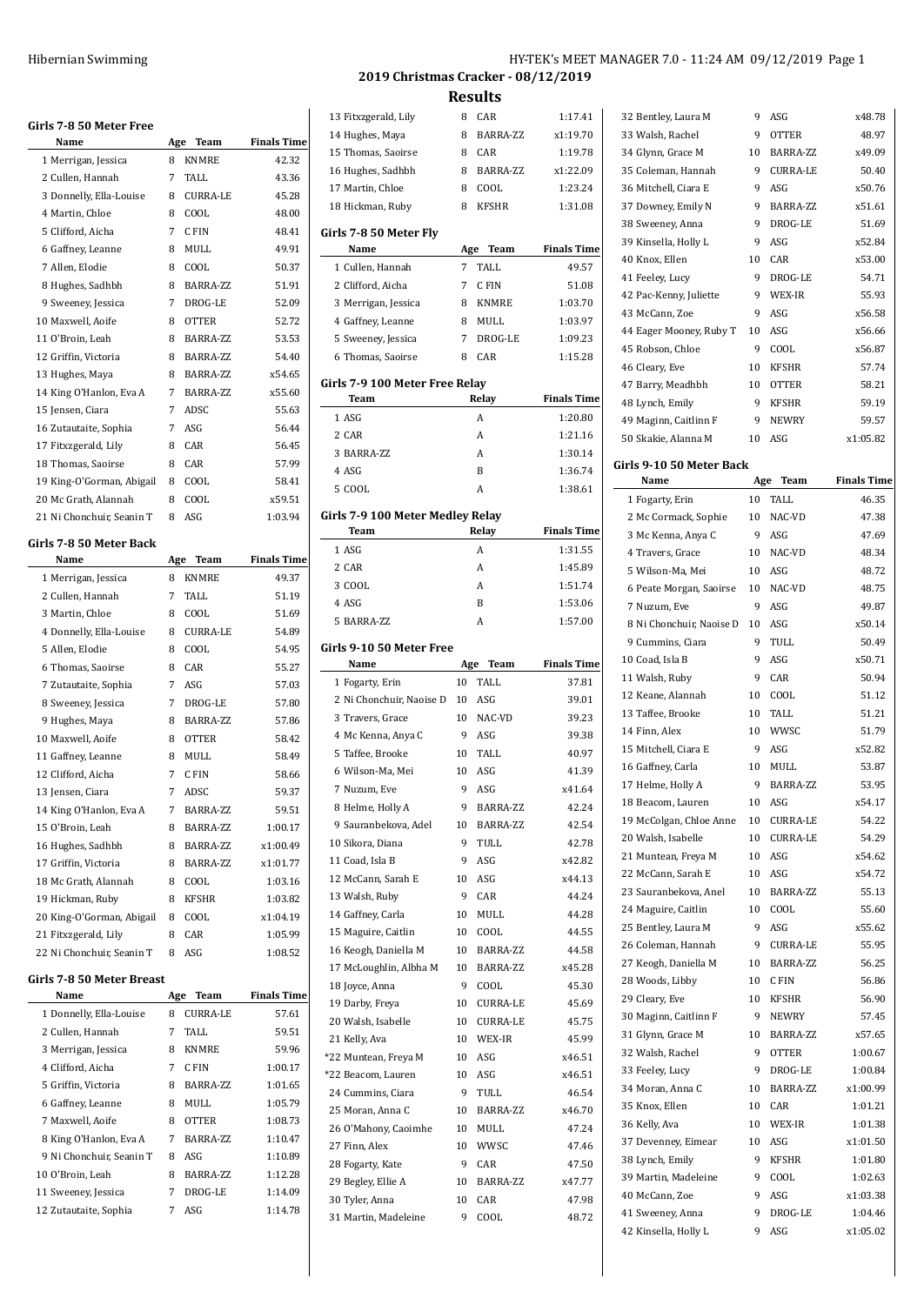## **(Girls 9-10 50 Meter Back)** Skakie, Alanna M 10 ASG x1:05.22 44 Pac-Kenny, Juliette 9 WEX-IR 1:06.85 Eager Mooney, Ruby T 10 ASG x1:13.99 Barry, Meadhbh 10 OTTER 1:18.99 **Girls 9-10 50 Meter Breast Name Age Team Finals Time** Fogarty, Erin 10 TALL 53.07 Taffee, Brooke 10 TALL 53.89 3 Ni Chonchuir, Naoise D 10 ASG 54.53 McColgan, Chloe Anne 10 CURRA-LE 56.12 McCormack, Roisín 10 BARRA-ZZ 56.19 Joyce, Anna 9 COOL 56.69 7 Muntean, Freya M 10 ASG 57.20 8 Mitchell, Ciara E 9 ASG 57.64 Keane, Alannah 10 COOL 57.89 10 Travers, Grace 10 NAC-VD 58.13 Glynn, Grace M 10 BARRA-ZZ 59.48 12 Bentley, Laura M 9 ASG x1:00.94 Kelly, Ava 10 WEX-IR 1:00.96 Coleman, Hannah 9 CURRA-LE 1:01.51 McCann, Sarah E 10 ASG x1:02.15 Sauranbekova, Anel 10 BARRA-ZZ 1:02.68 Beacom, Lauren 10 ASG x1:03.24 Keogh, Daniella M 10 BARRA-ZZ x1:04.33 Feeley, Lucy 9 DROG-LE 1:04.51 Nuzum, Eve 9 ASG x1:04.76 21 Begley, Ellie A 10 BARRA-ZZ x1:05.04 Walsh, Isabelle 10 CURRA-LE 1:05.45 23 Woods, Libby 10 C FIN 1:05.76 Howlett, Chelsea 10 CURRA-LE x1:06.02 Gaffney, Carla 10 MULL 1:06.21 26 Duffy, Sinead G 10 WEX-IR 1:06.75 27 Darby, Freya 10 CURRA-LE x1:07.56 28 Fogarty, Kate 9 CAR 1:09.30 29 Walsh, Ruby 9 CAR 1:10.65 30 Cleary, Eve 10 KFSHR 1:10.96 31 Kinsella, Holly L 9 ASG x1:11.65 Skakie, Alanna M 10 ASG x1:12.21 Pac-Kenny, Juliette 9 WEX-IR 1:12.23 Barry, Meadhbh 10 OTTER 1:12.88 Devenney, Eimear 10 ASG x1:13.16 36 Maginn, Caitlinn F 9 NEWRY 1:14.08 37 Robson, Chloe 9 COOL 1:15.89 McCann, Zoe 9 ASG x1:17.57 Mc Naughton, Lucy 9 COOL x1:18.23 Knox, Ellen 10 CAR 1:20.85 Lynch, Emily 9 KFSHR 1:28.13 Eager Mooney, Ruby T 10 ASG x1:28.84 **Girls 9-10 50 Meter Fly Name Age Team Finals Time** 1 Mc Kenna, Anya C 9 ASG 43.64

| I MC Reillid, Allyd C    |    | 7.71            | 49.04  |
|--------------------------|----|-----------------|--------|
| 2 Fogarty, Erin          | 10 | TALL.           | 48.06  |
| 3 McLoughlin, Albha M    | 10 | BARRA-ZZ        | 50.33  |
| 4 McCormack, Roiśn       | 10 | BARRA-ZZ        | 52.61  |
| 5 Howlett, Chelsea       | 10 | <b>CURRA-LE</b> | 53.38  |
| 6 Ni Chonchuir, Naoise D | 10 | ASG             | 54.22  |
| 7 Taffee, Brooke         | 10 | TALL.           | 54.37  |
| 8 Wilson-Ma. Mei         | 10 | ASG             | 54.47  |
| 9 Sauranbekova. Adel     | 10 | BARRA-ZZ        | 55.43  |
| 10 Muntean, Freya M      | 10 | ASG             | x55.52 |
|                          |    |                 |        |

### Hibernian Swimming **HY-TEK's MEET MANAGER 7.0 - 11:24 AM 09/12/2019** Page 2 **2019 Christmas Cracker - 08/12/2019**

l,

#### **Results**

| 11 Mitchell, Ciara E                 | 9        | ASG             | x55.93             |
|--------------------------------------|----------|-----------------|--------------------|
| 12 Gaffney, Carla                    | 10       | MULL            | 56.51              |
| 13 Darby, Freya                      | 10       | <b>CURRA-LE</b> | 58.75              |
| 14 Walsh, Ruby                       | 9        | CAR             | 59.57              |
| 15 Fogarty, Kate                     | 9        | CAR             | 1:01.43            |
| 16 Tyler, Anna                       | 10       | CAR             | 1:01.64            |
|                                      |          |                 |                    |
| 17 Moran, Anna C                     | 10       | BARRA-ZZ        | x1:01.81           |
| 18 Kelly, Ava                        | 10       | WEX-IR          | 1:02.16            |
| 19 Keogh, Daniella M                 | 10       | BARRA-ZZ        | x1:02.63           |
| 20 Sauranbekova, Anel                | 10       | BARRA-ZZ        | x1:02.66           |
| 21 Duffy, Sinead G                   | 10       | WEX-IR          | 1:03.78            |
| 22 Begley, Ellie A                   | 10       | BARRA-ZZ        | x1:04.66           |
| 23 McCann, Sarah E                   | 10       | ASG             | x1:06.90           |
| 24 Finn, Alex                        | 10       | <b>WWSC</b>     | 1:07.05            |
| 25 Kinsella, Holly L                 | 9        | ASG             | x1:07.89           |
| 26 McCann, Zoe                       | 9        | ASG             | x1:09.75           |
| 27 Knox, Ellen                       | 10       | CAR             | x1:13.77           |
| 28 Feeley, Lucy                      | 9        | DROG-LE         | 1:17.55            |
| 29 Eager Mooney, Ruby T              | 10       | ASG             | x1:24.25           |
| Girls 11 100 Meter IM                |          |                 |                    |
| Name                                 | Age      | Team            | <b>Finals Time</b> |
| 1 O'Mahony, Eabha                    | 11       | MULL            | 1:40.50            |
| 2 Glennon, Grace                     | 11       | MULL            | 1:40.86            |
| 3 Fitzgerald, Molly                  | 11       | CAR             | 1:40.89            |
| 4 Giles, Rachel                      | 11       | COOL            | 1:45.45            |
| 5 Gieros-Tchorz, Sonia               | 11       | COOL            | 1:47.26            |
| 6 Hickman, Anna                      | 11       | <b>KFSHR</b>    | 1:50.36            |
|                                      | 11       | TULL            | 1:51.25            |
| 7 Murphy, Sophie<br>8 Coad, Rosie S  | 11       | ASG             | 1:51.35            |
|                                      |          |                 |                    |
| 9 Costin, Rafaella                   | 11       | DROG-LE         | 1:52.96            |
| 10 Caverly, Eirinn                   | 11       | FORT            | 1:53.64            |
|                                      |          |                 |                    |
| 11 Fogarty, Fiona                    | 11       | CAR             | 1:56.50            |
|                                      |          |                 |                    |
| Girls 12 100 Meter IM<br>Name        | Age      | Team            | <b>Finals Time</b> |
| 1 Bartley, Quyen                     | 12       | MULL            | 1:33.95            |
| 2 Lawlor, Eimear R                   | 12       | ASG             | 1:34.15            |
| 3 Fogarty, Brid                      | 12       | CAR             | 1:35.14            |
| 4 Bell. Lianna N                     | 12       | ASG             | 1:38.46            |
| 5 Wilson-Ma, Anya                    | 12       | ASG             | 1:38.82            |
| 6 Galvin, Julia                      | 12       | BARRA-ZZ        | 1:40.44            |
| 7 Viliusyte, Adrijana                | 12       | ADSC            | 1:46.76            |
| 8 Van De Vyver, Pia                  | 12       | BARRA-ZZ        | 1:51.11            |
| 9 Burke, Imogen                      | 12       | DROG-LE         | 2:06.02            |
|                                      |          |                 |                    |
| Girls 11-12 50 Meter Free            |          |                 |                    |
| Name                                 | Age      | Team            | <b>Finals Time</b> |
| 1 Solan, Alexandra                   | 11       | <b>CURRA-LE</b> | 35.78              |
| 2 Bartley, Quyen                     | 12       | MULL            | 36.32              |
| 3 Glennon, Clodagh                   | 12       | <b>CURRA-LE</b> | 36.86              |
| 4 Lawlor, Eimear R                   | 12       | ASG             | 37.68              |
| 5 Galvin, Julia                      | 12       | BARRA-ZZ        | 38.04              |
| 6 Fogarty, Brid                      | 12       | CAR             | 38.18              |
| 7 Wilson-Ma, Anya                    | 12       | ASG             | 38.21              |
| 8 Bell, Lianna N                     | 12       | ASG             | 38.59              |
| 9 O'Mahony, Eabha                    | 11       | MULL            | 38.92              |
| 10 Melnicova, Maria                  | 11       | NAC-VD          | 39.31              |
| 11 Caverly, Eirinn                   | 11       | <b>FORT</b>     | 39.45              |
| 12 Fitzgerald, Molly                 | 11       | CAR             | 39.60              |
| 13 Glennon, Grace                    | 11       | MULL            | 39.61              |
| 14 Morrin, Georgia                   | 11       | TALL            | 39.99              |
| 15 Giles, Rachel<br>16 Coad, Rosie S | 11<br>11 | COOL<br>ASG     | 40.10<br>x40.15    |

| 17 VIIIusyte, Aurijana                | ᅭ        | ndu             | ل ۱۰۰۵               |
|---------------------------------------|----------|-----------------|----------------------|
| 18 Loughlin, Ruth                     | 11       | <b>CURRA-LE</b> | 41.95                |
| 19 Walsh, Isabelle                    | 12       | <b>OTTER</b>    | 43.09                |
| 20 Murphy, Sophie                     | 11       | TULL            | 43.14                |
| 21 Costin, Rafaella                   | 11       | DROG-LE         | 43.21                |
| 22 Travers, Sarah                     | 12       | TALL            | 43.81                |
| 23 Burke, Imogen                      | 12       | DROG-LE         | 45.23                |
| 24 O'Reilly, Siofra                   | 11       | MULL            | x45.45               |
|                                       |          |                 |                      |
| 25 Harding, Rebecca                   | 12       | <b>FORT</b>     | 45.68                |
| 26 O'Shaughnessy, Keilah              | 11       | COOL            | 46.44                |
| 27 Stanczak, Basia                    | 11       | NAC-VD          | 46.66                |
| 28 Gieros-Tchorz, Sonia               | 11       | COOL            | 46.71                |
| 29 Van De Vyver, Pia                  | 12       | BARRA-ZZ        | 46.94                |
| 30 Feeley, Georgia                    | 11       | DROG-LE         | 47.38                |
| 31 Carton, Maria                      | 11       | DROG-LE         | x49.80               |
| 32 Matthews, Sophie                   | 11       | ADSC            | 50.26                |
| 33 Mc Coy, Caoimhe                    | 11       | COOL            | x52.08               |
| 34 Kelly, Grace                       | 11       | <b>KFSHR</b>    | 53.19                |
| 35 Mockler, Roisin                    | 11       | <b>KFSHR</b>    | 55.66                |
| 36 Taylor, Aimee                      | 11       | COOL            | x56.12               |
| 37 Oliveri, Lucy                      | 12       | COOL            | x1:07.12             |
| 38 Mockler, Niamh                     | 11       | <b>KFSHR</b>    | 1:07.50              |
| 39 O'Brien, Grace                     | 11       | COOL            | x1:10.20             |
|                                       |          |                 |                      |
| Girls 11-12 50 Meter Back             |          |                 |                      |
| Name                                  | Age      | Team            | <b>Finals Time</b>   |
| 1 Solan, Alexandra                    | 11       | CURRA-LE        | 42.95                |
| 2 Bartley, Quyen                      | 12       | MULL            | 43.52                |
| 3 Fogarty, Brid                       | 12       | CAR             | 45.05                |
| 4 Melnicova, Maria                    | 11       | NAC-VD          | 45.26                |
|                                       |          |                 |                      |
| 5 O'Mahony, Eabha                     | 11       | MULL            | 45.27                |
| 6 Lawlor, Eimear R                    | 12       | ASG             | 45.43                |
| 7 Fitzgerald, Molly                   | 11       | CAR             | 46.32                |
| 8 Glennon, Clodagh                    | 12       | <b>CURRA-LE</b> | 46.63                |
| 9 Bell, Lianna N                      | 12       | ASG             | 47.59                |
| 10 Glennon, Grace                     | 11       | MULL            | 47.63                |
| 11 Van De Vyver, Pia                  | 12       | BARRA-ZZ        | 48.96                |
|                                       | 12       |                 |                      |
| 12 Walsh, Isabelle                    |          | <b>OTTER</b>    | 49.27                |
| 13 Loughlin, Ruth                     | 11       | CURRA-LE        | 50.97                |
| 14 Feeley, Georgia                    | 11       | DROG-LE         | 51.09                |
| 15 Coad, Rosie S                      | 11       | ASG             | 51.12                |
| 16 Stanczak, Basia                    | 11       | NAC-VD          | 51.19                |
| 17 Morrin, Georgia                    | 11       | TALL            | 51.63                |
| 18 Gieros-Tchorz, Sonia               | 11       | COOL            | 51.89                |
| 19 Caverly, Eirinn                    | 11       | <b>FORT</b>     | 51.99                |
| 20 Costin, Rafaella                   | 11       | DROG-LE         | 52.12                |
| 21 Giles, Rachel                      | 11       | COOL            | 52.25                |
| 22 Travers, Sarah                     | 12       | TALL            | 52.74                |
| 23 Fogarty, Fiona                     | 11       | CAR             | 52.83                |
| 24 Hickman, Anna                      | 11       | <b>KFSHR</b>    | 53.13                |
| 25 O'Reilly, Siofra                   | 11       | MULL            | x53.82               |
| 26 Taylor, Aimee                      | 11       | COOL            | 55.47                |
| 27 O'Shaughnessy, Keilah              | 11       | COOL            | x55.83               |
| 28 Matthews, Sophie                   | 11       | ADSC            | 59.14                |
| 29 Burke, Imogen                      | 12       | DROG-LE         | 1:00.29              |
| 30 Kelly, Grace                       | 11       | <b>KFSHR</b>    | 1:00.30              |
| 31 Mc Coy, Caoimhe                    | 11       | COOL            | x1:01.74             |
| 32 Mockler, Roisin                    | 11       | <b>KFSHR</b>    | 1:09.84              |
|                                       | 11       |                 |                      |
| 33 Mockler, Niamh                     |          | <b>KFSHR</b>    | x1:17.44             |
| 34 O'Brien, Grace<br>35 Oliveri, Lucy | 11<br>12 | COOL<br>COOL    | x1:23.27<br>x1:34.63 |

Viliusyte, Adrijana 12 ADSC 41.23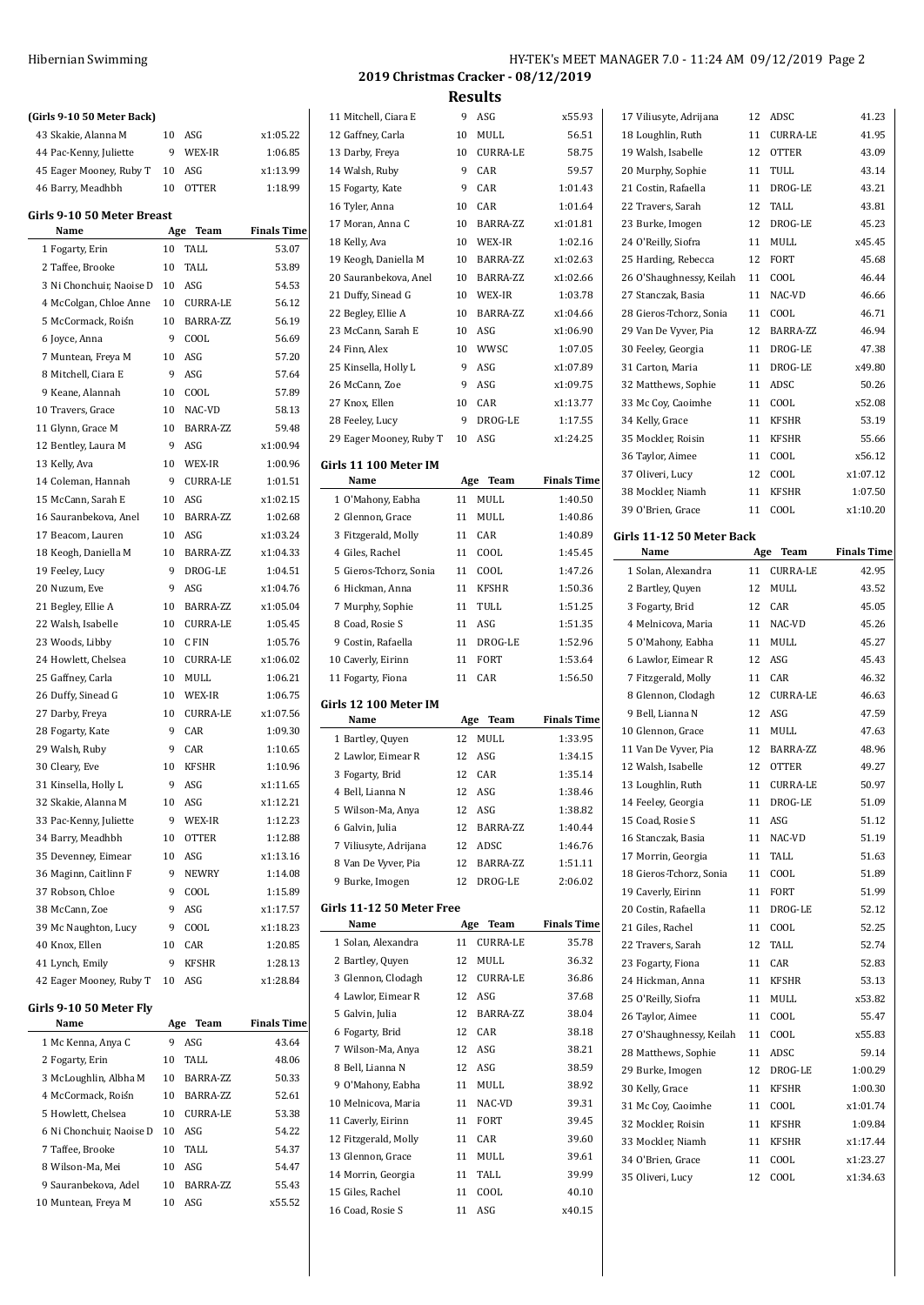|                                     | HY-TEK's MEET MANAGER 7.0 - 11:24 AM 09/12/2019 Page 3 |  |
|-------------------------------------|--------------------------------------------------------|--|
| 2019 Christmas Cracker - 08/12/2019 |                                                        |  |
|                                     |                                                        |  |

**Results**

|                                          |             |                    |                                 |                     |                    | 2 BARRA-ZZ                     |    | A               | 1:53.81            |
|------------------------------------------|-------------|--------------------|---------------------------------|---------------------|--------------------|--------------------------------|----|-----------------|--------------------|
| Girls 11-12 50 Meter Breast<br>Name      | Age Team    | <b>Finals Time</b> | Boys 7-8 50 Meter Free<br>Name  | Age Team            | <b>Finals Time</b> | 3 CAR                          |    | A               | 1:56.88            |
| 1 Bell, Lianna N                         | 12 ASG      | 49.39              | 1 Li, Lucas                     | 7 TALL              | 41.17              | Boys 9-10 50 Meter Free        |    |                 |                    |
| 2 Fitzgerald, Molly                      | 11 CAR      | 50.13              | 2 Figala, Daniel                | COOL<br>$7^{\circ}$ | 43.22              | Name                           |    | Age Team        | <b>Finals Time</b> |
| 3 Harding, Rebecca                       | 12 FORT     | 50.19              | 3 Corbett, Oscar                | <b>KFSHR</b><br>8   | 50.11              | 1 Quinn, Senan                 |    | 10 CURRA-LE     | 39.06              |
| 4 Wilson-Ma, Anya                        | 12 ASG      | 51.11              | 4 Mahoney, Conor                | 8 KFSHR             | 50.93              | 2 Murphy, Deimhne              | 10 | OTTER           | 41.11              |
| 5 Morrin, Georgia                        | 11 TALL     | 51.47              | 5 Crawford, Finn                | 8 CURRA-LE          | 52.49              | 3 Genocchi, Cillian            | 9  | NAC-VD          | 43.26              |
| 6 Viliusyte, Adrijana                    | 12 ADSC     | 53.04              | 6 Fenn, Donnacha                | 7 COOL              | 55.47              | 4 Tiltu, Robert                | 10 | DROG-LE         | 43.58              |
| 7 Van De Vyver, Pia                      | 12 BARRA-ZZ | 53.25              | 7 Nowak, Igor                   | 8 WEX-IR            | 57.26              | 5 Toomey, Ronan                |    | 10 NAC-VD       | 44.18              |
| 8 Gieros-Tchorz, Sonia                   | 11 COOL     | 54.21              | 8 Hughes, Charlie               | 8 BARRA-ZZ          | 58.99              | 6 Van De Vyver, Ari P          | 10 | BARRA-ZZ        | 44.82              |
| 9 Lawlor, Eimear R                       | 12 ASG      | 54.27              | 9 Kelly, Harry                  | 7 BARRA-ZZ          | 1:01.95            | 7 Sauranbekova, Aldiyar        | 10 | BARRA-ZZ        | 44.86              |
| 10 Galvin, Julia                         | 12 BARRA-ZZ | 54.86              | 10 Kral, Shane                  | 7 BARRA-ZZ          | 1:02.46            | 8 Gilmartin, Callum J          |    | 10 ASG          | 45.06              |
| 11 Hickman, Anna                         | 11 KFSHR    | 54.90              | 11 Daniels, Loughlin            | WEX-IR<br>8         | 1:08.90            | 9 Rowley Hopkins, Cian         |    | 9 SLIGO         | 45.31              |
| 12 Giles, Rachel                         | 11 COOL     | 56.50              | 12 Fogarty, Sean                | 8 CAR               | 1:27.78            | 10 Spollen, Matt               | 10 | <b>CURRA-LE</b> | 45.72              |
| 13 Murphy, Sophie                        | 11 TULL     | 57.73              |                                 |                     |                    | 11 Mc Naughton, Sam            | 10 | COOL            | 46.63              |
| 14 Glennon, Clodagh                      | 12 CURRA-LE | 58.54              | Boys 7-8 50 Meter Back          |                     |                    | 12 Nolan, Liam                 | 9  | BARRA-ZZ        | 46.95              |
| 15 Feeley, Georgia                       | 11 DROG-LE  | 1:01.57            | Name                            | Age Team            | <b>Finals Time</b> | 13 Brennan, Cillian            | 10 | COOL            | 47.84              |
| 16 Mc Coy, Caoimhe                       | 11 COOL     | 1:04.43            | 1 Li, Lucas                     | 7 TALL              | 47.49              | 14 Lawlor, Sean E              | 10 | ASG             | 48.06              |
| 17 Loughlin, Ruth                        | 11 CURRA-LE | 1:05.43            | 2 O'Brien. Oran                 | 7 CAR               | 49.99              | 15 Millar, Euan                | 10 | ASG             | 48.95              |
| 18 Walsh, Isabelle                       | 12 OTTER    | 1:05.48            | 3 Figala, Daniel                | 7 COOL              | 50.66              | 16 Watson, Ewan                | 9  | DROG-LE         | 49.12              |
| 19 O'Shaughnessy, Keilah                 | 11 COOL     | x1:05.91           | 4 Prah, Leon                    | 8 FORT              | 53.10              | 17 Swindel Nolan, Callum       |    | 10 COOL         | 49.13              |
| 20 Carton, Maria                         | 11 DROG-LE  | 1:05.94            | 5 Morgan, Ryan                  | 8 COOL              | 53.93              | 18 O'Donnell, John Henry       |    | 10 BARRA-ZZ     | x49.36             |
| 21 Fogarty, Fiona                        | 11 CAR      | 1:06.50            | 6 Corbett, Oscar                | 8 KFSHR             | 59.55              | 19 O'Connor, Sam               | 10 | <b>KFSHR</b>    | 49.53              |
| 22 Kelly, Grace                          | 11 KFSHR    | 1:15.05            | 7 Hughes, Charlie               | BARRA-ZZ<br>8       | 59.69              | 20 O'Dwyer, Dayle              |    | 10 KFSHR        | 49.56              |
| 23 Mockler, Roisin                       | 11 KFSHR    | 1:18.48            | 8 Mahoney, Conor                | 8 KFSHR             | 59.85              | 21 Bojda, Jakub                | 9  | <b>CURRA-LE</b> | 50.29              |
| 24 Mockler, Niamh                        | 11 KFSHR    | x1:41.14           | 9 Fenn, Donnacha                | COOL<br>7           | 1:01.66            | 22 Walsh, Tiernan              | 10 | <b>OTTER</b>    | 50.51              |
| 25 Oliveri, Lucy                         | 12 COOL     | x1:57.28           | 10 Kral, Shane                  | BARRA-ZZ<br>7       | 1:10.85            | 23 Kral, Alex C                | 10 | BARRA-ZZ        | x50.79             |
|                                          |             |                    | 11 Nowak, Igor                  | 8<br>WEX-IR         | 1:13.03            | 24 Maxwell, Shane              | 10 | <b>OTTER</b>    | 51.86              |
| Girls 11-12 50 Meter Fly                 |             |                    | 12 Daniels, Loughlin            | WEX-IR<br>8         | 1:13.78            | 25 Quinn, Pavel                | 9  | COOL            | x52.01             |
| Name                                     | Age Team    | <b>Finals Time</b> | 13 Kelly, Harry                 | 7 BARRA-ZZ          | 1:15.04            | 26 Cooke, Cormac C             | 10 | ASG             | x52.48             |
| 1 Solan, Alexandra                       | 11 CURRA-LE | 45.63              | <b>Boys 7-8 50 Meter Breast</b> |                     |                    | 27 Kral, Daragh J              | 10 | BARRA-ZZ        | x53.45             |
| 2 Wilson-Ma, Anya                        | 12 ASG      | 47.25              | Name                            | Age Team            | <b>Finals Time</b> | 28 Mc Grath, Ciaran            | 9  | MULL            | 53.90              |
| 3 Glennon, Clodagh                       | 12 CURRA-LE | 47.57              | 1 Li, Lucas                     | 7 TALL              | 51.99              | 29 O'Broin, Chris              | 10 | BARRA-ZZ        | x56.22             |
| 4 Galvin, Julia                          | 12 BARRA-ZZ | 47.75              | 2 O'Brien, Oran                 | 7 CAR               | 59.06              |                                | 9  | COOL            |                    |
| 5 Fogarty, Brid                          | 12 CAR      | 48.66              | 3 McBride, Dan                  | 8 OTTER             | 1:07.28            | 30 Mc Evoy, Ozzy               |    |                 | x56.62             |
| 6 Morrin, Georgia                        | 11 TALL     | 53.75              | 4 Vargas Faixo, Bruno           | 8 BARRA-ZZ          | 1:08.65            | 31 O'Driscoll, Jamie           | 10 | CAR             | 58.30              |
| 7 Hickman, Anna                          | 11 KFSHR    | 54.32              | 5 Fenn, Donnacha                | 7 COOL              | 1:08.94            | 32 Thomas, Dylan               | 9  | CAR             | 1:01.24            |
| 8 Feeley, Georgia                        | 11 DROG-LE  | 57.47              | 6 Mahoney, Conor                | 8 KFSHR             | 1:10.46            | 33 Corcoran, Adam              | 9  | CAR             | 1:01.36            |
| 9 Glennon, Grace                         | 11 MULL     | 1:01.70            | 7 Crawford, Finn                | 8 CURRA-LE          | 1:11.14            | <b>Boys 9-10 50 Meter Back</b> |    |                 |                    |
| 10 Fogarty, Fiona                        | 11 CAR      | 1:02.01            | 8 Morgan, Ryan                  | 8 COOL              | 1:13.00            | Name                           |    | Age Team        | <b>Finals Time</b> |
| 11 Oliveri, Lucy                         | 12 COOL     | 2:00.58            | 9 Hughes, Charlie               | 8 BARRA-ZZ          | 1:17.06            | 1 Brady, Dylan                 |    | 10 DROG-LE      | 45.26              |
|                                          |             |                    | 10 Kral, Shane                  | 7 BARRA-ZZ          | 1:19.12            | 2 Quinn, Senan                 | 10 | <b>CURRA-LE</b> | 45.56              |
| Girls 10-12 100 Meter Free Relay<br>Team | Relay       | <b>Finals Time</b> |                                 |                     |                    | 3 Murphy, Deimhne              | 10 | <b>OTTER</b>    | 49.64              |
|                                          |             |                    | 11 Fogarty, Sean                | 8 CAR               | 1:31.39            | 4 Burgoyne, Cormac             |    | 10 NAC-VD       | 50.52              |
| 1 ASG                                    | A           | 1:09.19            | 12 Daniels, Loughlin            | 8 WEX-IR            | 1:38.37            | 5 Van De Vyver, Ari P          | 10 | BARRA-ZZ        | 52.29              |
| 2 MULL                                   | A           | 1:10.56            | Boys 7-8 50 Meter Fly           |                     |                    | 6 Kral, Alex C                 | 10 | BARRA-ZZ        | 53.99              |
| 3 NAC-VD                                 | A           | 1:13.08            | Name                            | Age Team            | <b>Finals Time</b> | 7 Bojda, Jakub                 | 9  | CURRA-LE        | 55.99              |
| 4 CAR                                    | A           | 1:13.09            | 1 Li, Lucas                     | 7 TALL              | 48.12              | 8 Spollen, Matt                | 10 | <b>CURRA-LE</b> | 57.61              |
| 5 CURRA-LE                               | A           | 1:13.76            | 2 Prah, Leon                    | 8 FORT              | 51.46              | 9 Swindel Nolan, Callum        | 10 | COOL            | 57.65              |
| 6 COOL                                   | B           | 1:21.75            | 3 O'Brien, Oran                 | 7 CAR               | 55.84              | 10 O'Dwyer, Dayle              |    | 10 KFSHR        | 57.72              |
| 7 CURRA-LE                               | B           | 1:24.33            | 4 Crawford, Finn                | 8 CURRA-LE          | 1:00.68            | 11 Gilmartin, Callum J         |    | 10 ASG          | 59.31              |
| 8 COOL                                   | A           | 1:32.36            | 5 Morgan, Ryan                  | 8 COOL              | 1:03.08            | 12 Mc Grath, Ciaran            | 9  | MULL            | 59.49              |
| Girls 10-12 100 Meter Medley Relay       |             |                    | 6 Corbett, Oscar                | 8 KFSHR             | 1:06.50            | 13 Cooke, Cormac C             | 10 | ASG             | 59.54              |
| Team                                     | Relay       | <b>Finals Time</b> | 7 Mahoney, Conor                | 8 KFSHR             | 1:31.19            | 14 O'Donnell, John Henry       | 10 | BARRA-ZZ        | 59.63              |
| 1 ASG                                    | A           | 1:26.61            |                                 |                     |                    | 15 Watson, Ewan                | 9  | DROG-LE         | 1:00.30            |
| 2 ASG                                    | B           | 1:31.79            | Boys 7-9 100 Meter Free Relay   |                     |                    | 16 Lawlor, Sean E              |    | 10 ASG          | 1:00.68            |
| 3 CURRA-LE                               | A           | 1:32.92            | Team                            | Relay               | <b>Finals Time</b> | 17 Millar, Euan                |    | 10 ASG          | x1:01.24           |
| 4 BARRA-ZZ                               | A           | 1:34.55            | 1 COOL                          | A                   | 1:30.95            | 18 Walsh, Tiernan              | 10 | <b>OTTER</b>    | 1:01.75            |
| 5 COOL                                   | A           | 1:34.81            | 2 CAR                           | A                   | 1:43.27            | 19 Kral, Daragh J              |    | 10 BARRA-ZZ     | x1:02.06           |
| 6 CAR                                    | A           | 1:35.39            | Boys 7-9 100 Meter Medley Relay |                     |                    | 20 O'Broin, Chris              | 10 | BARRA-ZZ        |                    |
| 7 CURRA-LE                               | B           | 1:37.16            | Team                            | Relay               | <b>Finals Time</b> |                                |    |                 | x1:02.52           |
|                                          |             |                    | 1 COOL                          | A                   | 1:45.92            | 21 Brennan, Cillian            | 10 | COOL            | 1:04.01            |
|                                          |             |                    |                                 |                     |                    | 22 Thomas, Dylan               | 9  | CAR             | 1:05.59            |
|                                          |             |                    |                                 |                     |                    | 23 O'Driscoll, Jamie           |    | 10 CAR          | 1:05.71            |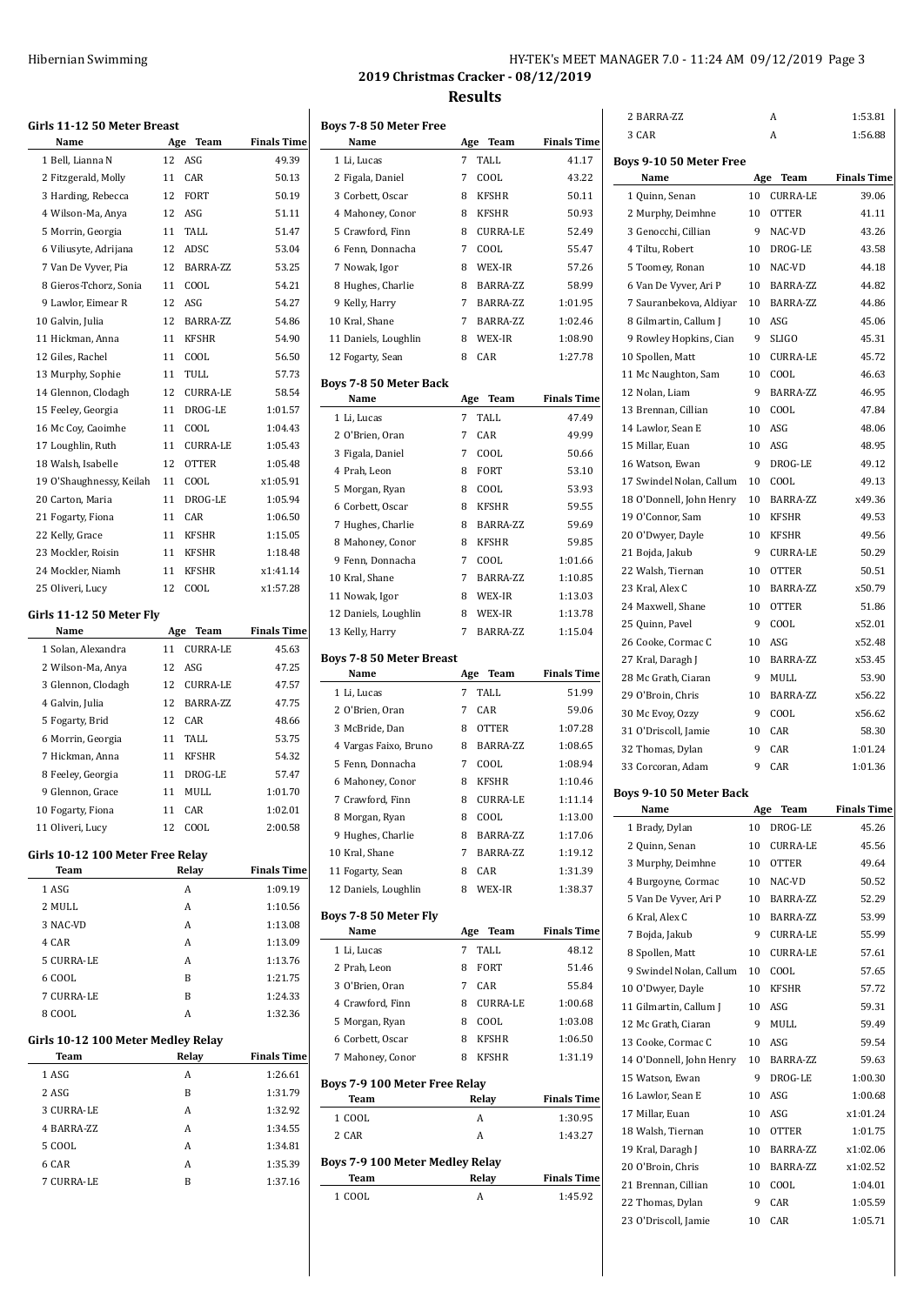# **(Boys 9-10 50 Meter Back)**

| (Boys 9-10 50 Meter Back)        |     |                 |                    |
|----------------------------------|-----|-----------------|--------------------|
| 24 Maxwell, Shane                | 10  | <b>OTTER</b>    | 1:06.85            |
| 25 O'Connor, Sam                 | 10  | KFSHR           | 1:09.00            |
| 26 Quinn, Pavel                  | 9   | COOL            | 1:18.57            |
| <b>Boys 9-10 50 Meter Breast</b> |     |                 |                    |
| Name                             | Age | Team            | <b>Finals Time</b> |
| 1 Murphy, Deimhne                | 10  | <b>OTTER</b>    | 48.87              |
| 2 O'Connor, Josh                 | 10  | COOL            | 51.93              |
| 3 Quinn, Senan                   | 10  | <b>CURRA-LE</b> | 54.52              |
| 4 Burgoyne, Cormac               | 10  | NAC-VD          | 56.43              |
| 5 Twomey, Callum                 | 10  | NAC-VD          | 58.46              |
| 6 Brady, Dylan                   | 10  | DROG-LE         | 59.11              |
| 7 Mc Naughton, Sam               | 10  | COOL            | 59.16              |
| 8 Tiltu, Robert                  | 10  | DROG-LE         | 1:00.25            |
| 9 Nolan, Liam                    | 9   | BARRA-ZZ        | 1:00.66            |
| 10 Bojda, Jakub                  | 9   | <b>CURRA-LE</b> | 1:01.00            |
| 11 Watson, Ewan                  | 9   | DROG-LE         | 1:01.04            |
| 12 Sauranbekova, Aldiyar         | 10  | BARRA-ZZ        | 1:01.40            |
| 13 Maxwell, Shane                | 10  | <b>OTTER</b>    | 1:01.63            |
| 14 Gilmartin, Callum J           | 10  | ASG             | 1:02.88            |
| 15 O'Connor, Sam                 | 10  | <b>KFSHR</b>    | 1:03.08            |
| 16 Rowley Hopkins, Cian          | 9   | <b>SLIGO</b>    | 1:04.16            |
| 17 Spollen, Matt                 | 10  | <b>CURRA-LE</b> | 1:04.36            |
| 18 Walsh, Tiernan                | 10  | <b>OTTER</b>    | 1:04.77            |
| 19 Van De Vyver, Ari P           | 10  | BARRA-ZZ        | 1:05.12            |
| 20 Genocchi, Cillian             | 9   | NAC-VD          | 1:05.60            |
| 21 Quinn, Pavel                  | 9   | COOL            | 1:07.27            |
| 22 O'Donnell, John Henry         | 10  | <b>BARRA-ZZ</b> | x1:07.66           |
| 23 Corcoran, Adam                | 9   | CAR             | 1:07.70            |
| 24 Millar, Euan                  | 10  | ASG             | 1:08.13            |
| 25 O'Broin, Chris                | 10  | BARRA-ZZ        | x1:08.58           |
| 26 Mc Grath, Ciaran              | 9   | <b>MULL</b>     | 1:08.64            |
| 27 Forrestal, Charlie            | 10  | COOL            | x1:12.06           |
| 28 Kral, Alex C                  | 10  | <b>BARRA-ZZ</b> | x1:13.71           |
| 29 Mc Evoy, Ozzy                 | 9   | COOL            | x1:14.88           |
| 30 Lawlor, Sean E                | 10  | ASG             | 1:16.24            |
| 31 Thomas, Dylan                 | 9   | CAR             | 1:17.10            |
| 32 Kral, Daragh J                | 10  | BARRA-ZZ        | x1:18.19           |
| 33 O'Dwyer, Dayle                | 10  | <b>KFSHR</b>    | 1:19.99            |
| 34 Cooke, Cormac C               | 10  | ASG             | x1:23.15           |
| Boys 9-10 50 Meter Fly           |     |                 |                    |
| Name                             | Age | Team            | <b>Finals Time</b> |
| 1 Murphy, Deimhne                | 10  | <b>OTTER</b>    | 48.67              |
|                                  |     |                 |                    |

|                         | o  |                 |          |
|-------------------------|----|-----------------|----------|
| 1 Murphy, Deimhne       | 10 | <b>OTTER</b>    | 48.67    |
| 2 Quinn, Senan          | 10 | <b>CURRA-LE</b> | 49.18    |
| 3 Tiltu, Robert         | 10 | DROG-LE         | 49.72    |
| 4 Brady, Dylan          | 10 | DROG-LE         | 50.41    |
| 5 Sauranbekova, Aldiyar | 10 | BARRA-ZZ        | 50.82    |
| 6 Van De Vyver, Ari P   | 10 | BARRA-ZZ        | 51.20    |
| 7 Twomey, Callum        | 10 | NAC-VD          | 52.24    |
| 8 Mc Naughton, Sam      | 10 | COOL            | 57.48    |
| 9 Gilmartin, Callum J   | 10 | ASG             | 57.87    |
| 10 Mc Grath, Ciaran     | 9  | MULL            | 1:01.48  |
| 11 Kral, Alex C         | 10 | BARRA-ZZ        | 1:03.23  |
| 12 Nolan, Liam          | 9  | <b>BARRA-ZZ</b> | x1:03.83 |
| 13 Kral, Daragh J       | 10 | BARRA-ZZ        | x1:04.71 |
| 14 Bojda, Jakub         | 9  | <b>CURRA-LE</b> | 1:06.75  |
| 15 Spollen, Matt        | 10 | <b>CURRA-LE</b> | 1:08.25  |
| 16 Forrestal, Charlie   | 10 | COOL            | 1:09.24  |
| 17 Millar, Euan         | 10 | ASG             | 1:11.96  |
| 18 O'Broin, Chris       | 10 | BARRA-ZZ        | x1:12.64 |
| 19 Cooke, Cormac C      | 10 | ASG             | 1:17.38  |

## HY-TEK's MEET MANAGER 7.0 - 11:24 AM 09/12/2019 Page 4 **2019 Christmas Cracker - 08/12/2019**

**Results**

| 20 O'Dwyer, Dayle            | 10  | <b>KFSHR</b>    | 1:17.81            |
|------------------------------|-----|-----------------|--------------------|
| 21 Lawlor, Sean E            | 10  | ASG             | x1:17.88           |
| 22 O'Connor, Sam             | 10  | <b>KFSHR</b>    | 1:18.20            |
| 23 Thomas, Dylan             | 9   | CAR             | 1:23.93            |
| Boys 11 100 Meter IM         |     |                 |                    |
| Name                         |     | Age Team        | <b>Finals Time</b> |
| 1 Strods, Robert             | 11  | TALL            | 1:45.57            |
| 2 McCormack, Seán            | 11  | BARRA-ZZ        | 1:47.87            |
| 3 Buie, Brian                | 11  | NAC-VD          | 1:48.90            |
| 4 Bennett, Seán F            | 11  | BARRA-ZZ        | 1:53.72            |
| 5 Mc Grath, Oisin            | 11  | MULL            | 1:53.74            |
| 6 Mc Coy, Cian               | 11  | ADSC            | 1:53.76            |
| 7 Lynch, Charlie             | 11  | <b>KFSHR</b>    | 2:03.04            |
| 8 Brophy, J.J.               | 11  | CAR             | 2:31.44            |
|                              |     |                 |                    |
| Boys 12 100 Meter IM<br>Name |     | Age<br>Team     | <b>Finals Time</b> |
|                              |     |                 |                    |
| 1 Kearney, Cillian           | 12  | <b>CURRA-LE</b> | 1:33.95            |
| 2 Razon, Joshua              | 12  | TULL            | 1:34.21            |
| 3 Lynch, Alex                | 12  | <b>WWSC</b>     | 1:40.93            |
| 4 Finn, Joseph               | 12  | <b>WWSC</b>     | 1:42.00            |
| 5 Knox, John                 | 12  | CAR             | 1:46.38            |
| 6 Wade, Alex                 | 12  | <b>KFSHR</b>    | 1:56.78            |
| 7 Santos, Darcy D            | 12  | ASG             | 1:59.74            |
| 8 Kelly, Nathan              | 12  | <b>WWSC</b>     | 2:21.74            |
| Boys 11-12 50 Meter Free     |     |                 |                    |
| Name                         | Age | Team            | <b>Finals Time</b> |
| 1 Travers, Cillian           | 12  | NAC-VD          | 36.61              |
| 2 Kelly, Daragh              | 12  | NAC-VD          | 38.17              |
| 3 Knox, John                 | 12  | CAR             | 39.05              |
| 4 Cunningham, Adam           | 12  | NAC-VD          | 39.25              |
| 5 Finn, Joseph               | 12  | <b>WWSC</b>     | 39.67              |
| 6 Maguire, Reece             | 12  | COOL            | 40.06              |
| 7 Mc Grath, Oisin            | 11  | MULL            | 40.20              |
| 8 Klimkowski, Roch           | 11  | ADSC            | 40.37              |
| 9 Finnegan, Oisin            | 11  | ADSC            | 40.78              |
| 10 Walsh, Patrick            | 11  | <b>OTTER</b>    | 40.82              |
| *11 Lynch, Alex              | 12  | <b>WWSC</b>     | 41.18              |
| *11 Santos, Darcy D          | 12  | ASG             | 41.18              |
| 13 Wade, Alex                | 12  | <b>KFSHR</b>    | 42.13              |
| *14 Bennett, Seán F          | 11  | BARRA-ZZ        | 42.83              |
| *14 McCormack, Seán          | 11  | BARRA-ZZ        | 42.83              |
| 16 Kosjaks, Alexander        | 11  | <b>FORT</b>     | 43.11              |
| 17 Buie, Brian               | 11  | NAC-VD          | x43.57             |
| 18 Cascante, Antonio         | 12  | COOL            | 44.73              |
| 19 Castaneda, Karl           | 12  | NAC-VD          | x44.85             |
| 20 Kelly, Nathan             | 12  | wwsc            | 45.26              |
| 21 Strods, Robert            | 11  | TALL            | 45.48              |
| 22 Moloney, Ciaran           | 11  | COOL            | 46.14              |
| 23 Lynch, Charlie            | 11  | <b>KFSHR</b>    | 46.26              |
| 24 Carroll, Joshua           | 11  | TALL            | 46.61              |
| 25 Devenney, Cillian M       | 12  | ASG             | 50.57              |
| 26 Hughes, Owen              | 11  | COOL            | x52.14             |
| 27 Brophy, J.J.              | 11  | CAR             | 58.09              |
| --- O'Brien, Cathal          | 11  | CAR             | X33.96             |
| Boys 11-12 50 Meter Back     |     |                 |                    |
| Name                         | Age | <b>Team</b>     | <b>Finals Time</b> |
| 1 Travers, Cillian           | 12  | NAC-VD          | 45.26              |
| 2 Finn, Joseph               | 12  | <b>WWSC</b>     | 46.65              |
| 3 Buie, Brian                | 11  | NAC-VD          | 47.63              |
| 4 Cullinan, Darragh          | 11  | COOL            | 47.87              |
| 5 Finnegan, Oisin            | 11  | ADSC            | 49.16              |
|                              |     |                 |                    |

| 6 Bennett, Seán F                         | 11       | BARRA-ZZ        | 50.10              |
|-------------------------------------------|----------|-----------------|--------------------|
| 7 McCormack, Seán                         | 11       | BARRA-ZZ        | 50.29              |
| 8 Cunningham, Adam                        | 12       | NAC-VD          | 51.10              |
| 9 Maguire, Reece                          | 12       | COOL            | 51.83              |
| 10 Wade, Alex                             | 12       | <b>KFSHR</b>    | 52.15              |
| 11 Kosjaks, Alexander                     | 11       | <b>FORT</b>     | 54.67              |
| 12 Lynch, Charlie                         | 11       | <b>KFSHR</b>    | 54.75              |
| 13 Mc Coy, Cian                           | 11       | ADSC            | 54.90              |
| 14 Hughes, Owen                           | 11       | COOL            | 55.12              |
| 15 Matthews, Ryan                         | 11       | ADSC            | 57.19              |
| 16 Klimkowski, Roch                       | 11       | ADSC            | x58.16             |
| 17 Devenney, Cillian M                    | 12       | ASG             | 58.77              |
| 18 Santos, Darcy D                        | 12       | ASG             | 1:01.37            |
| 19 Moloney, Ciaran                        | 11       | COOL            | x1:03.99           |
|                                           |          |                 |                    |
| <b>Boys 11-12 50 Meter Breast</b>         |          |                 |                    |
| Name                                      | Age      | Team            | <b>Finals Time</b> |
| 1 Razon, Joshua                           | 12       | <b>TULL</b>     | 47.73              |
| 2 Kearney, Cillian                        | 12       | <b>CURRA-LE</b> | 51.33              |
| 3 Twomey, Alex                            | 12       | NAC-VD          | 51.96              |
| 4 Lynch, Alex                             | 12       | WWSC            | 52.34              |
| 5 Finnegan, Oisin                         | 11       | <b>ADSC</b>     | 52.35              |
| 6 Carroll, Joshua                         | 11       | <b>TALL</b>     | 53.27              |
| 7 Knox, John                              | 12       | CAR             | 53.56              |
| 8 Mc Coy, Cian                            | 11       | ADSC            | 54.94              |
| 9 Finn, Joseph                            | 12       | <b>WWSC</b>     | 55.23              |
| 10 Kelly, Daragh                          | 12       | NAC-VD          | 55.65              |
| 11 Santos, Darcy D                        | 12       | ASG             | 55.68              |
| 12 Carey, Hugh                            | 12       | MULL            | 55.99              |
| 13 Travers, Cillian                       | 12       | NAC-VD          | 56.07              |
| 14 Klimkowski, Roch                       | 11       | ADSC            | 56.26              |
| 15 Lloyd, Oisin                           | 12       | DROG-LE         | 56.32              |
| 16 Cunningham, Adam                       | 12       | NAC-VD          | x56.54             |
| 17 Kosjaks, Alexander                     | 11       | FORT            | 56.93              |
| 18 Mc Grath, Oisin                        | 11       | MULL            | 57.04              |
| 19 Castaneda, Karl                        | 12       | NAC-VD          | x57.51             |
| 20 Kelly, Nathan                          | 12       | <b>WWSC</b>     | 57.98              |
| 21 Cullinan, Darragh                      | 11       | COOL            | 58.19              |
| 22 Bennett, Seán F                        | 11       | <b>BARRA-ZZ</b> | 59.52              |
|                                           |          | COOL            |                    |
| 23 Hughes, Owen                           | 11       |                 | 1:00.47            |
| 24 Cascante, Antonio                      | 12       | COOL            | 1:03.66            |
| 25 Phelan, Donnacha                       | 12       | KFSHR           | 1:04.74            |
| 26 Wade, Alex                             | 12       | <b>KFSHR</b>    | 1:05.09            |
| 27 Devenney, Cillian M                    | 12       | ASG             | 1:07.63            |
| 28 Matthews, Ryan                         | 11       | ADSC            | x1:09.25           |
| 29 Brophy, J.J.                           | 11       | CAR             | 1:12.82            |
| --- O'Brien, Cathal                       | 11       | CAR             | X41.80             |
| Boys 11-12 50 Meter Fly                   |          |                 |                    |
| Name                                      | Age      | Team            | <b>Finals Time</b> |
| 1 Lynch, Alex                             | 12       | <b>WWSC</b>     | 44.77              |
| 2 Travers, Cillian                        | 12       | NAC-VD          | 45.44              |
| 3 Mc Grath, Oisin                         | 11       | MULL            | 48.41              |
| 4 Knox, John                              | 12       | CAR             | 49.58              |
| 5 Kelly, Daragh                           | 12       | NAC-VD          | 51.47              |
| 6 Cunningham, Adam                        | 12       | NAC-VD          | 52.74              |
| 7 Walsh, Patrick                          | 11       | <b>OTTER</b>    | 52.98              |
| 8 Lloyd, Oisin                            | 12       | DROG-LE         | 54.20              |
| 9 Maguire, Reece                          | 12       | COOL            | 56.09              |
| 10 Twomey, Alex                           | 12       | NAC-VD          | x57.17             |
| 11 Lynch, Charlie                         | 11       | KFSHR           | 59.71              |
|                                           |          |                 |                    |
| 12 Phelan, Donnacha                       | 12       | KFSHR           | 1:00.06            |
| 13 Hughes, Owen<br>14 Devenney, Cillian M | 11<br>12 | COOL<br>ASG     | 1:05.19<br>1:12.06 |
|                                           |          |                 |                    |